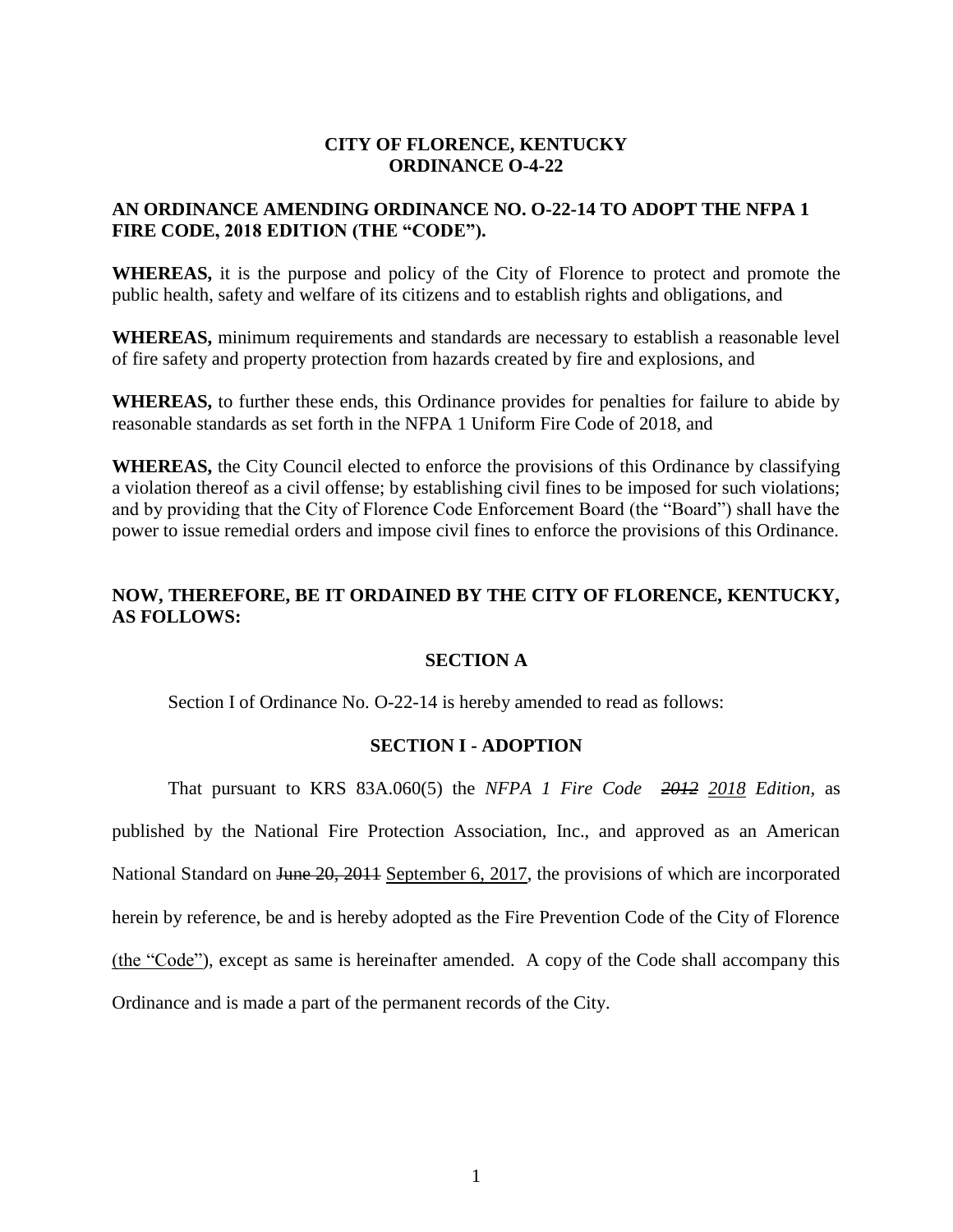## **SECTION B - AMENDMENTS TO CHAPTER 1**

Section 1.10 of Chapter 1 entitled "Board of Appeals" is hereby excluded in its entirety.

# **SECTION C**

**The following codes and references are excluded from the Code:**

| Ţ            | NFPA 4023, Guide for Aircraft Rescue and Fire Fighting Operations,<br>2002 2018 edition;                                                                                                                              |
|--------------|-----------------------------------------------------------------------------------------------------------------------------------------------------------------------------------------------------------------------|
| $\ddagger$   | NFPA 472, Standard for Professional Competence of Responders to<br>Hazardous Materials Incidents, 2002 edition;                                                                                                       |
| Ţ            | NFPA 1031, Standard for Professional Qualifications for Fire<br><b>Inspectors and Plan Examiner, 2003 2014 edition;</b>                                                                                               |
| Ţ            | <b>NFPA 1192, Standard on Recreational Vehicles, 2018 edition;</b>                                                                                                                                                    |
| Ţ            | NFPA 1194, Standard for Recreational Vehicle Parks and<br>Campgrounds, 2018 edition;                                                                                                                                  |
| $\mathbf{I}$ | NFPA 1901, Standard for Automotive Fire Apparatus, 2016 edition;                                                                                                                                                      |
| Ţ            | NFPA 1906, Standard for Wildland Fire Apparatus, 2016 edition;                                                                                                                                                        |
| Ţ            | NFPA 1925, Standard on Marine Fire-Fighting Vessels, 2013 edition;                                                                                                                                                    |
| ï            | <b>NFPA 1963, Standard for Fire Hose Connections, 2014 edition;</b>                                                                                                                                                   |
| İ            | <b>NFPA 2113, Standard on Selection, Care, Use, and Maintenance of</b><br>Flame-Resistant Garments for Protection of Industrial personnel<br><b>Against Short-Duration Thermal Exposures from Fire, 2015 edition;</b> |
| Ţ            | NFPA 5000, Building Construction and Safety Code, 2012 2018<br>edition;                                                                                                                                               |
| Ţ            | Code reference 1.7.2 Minimum Qualifications to Enforce this Code;                                                                                                                                                     |
| Ţ            | Code reference 10.2.7, Minimum Fire Prevention Inspection<br><b>Frequencies for Existing Occupancies:</b>                                                                                                             |
| ļ            | Code reference 13.3.2.26, High Rise Buildings; and                                                                                                                                                                    |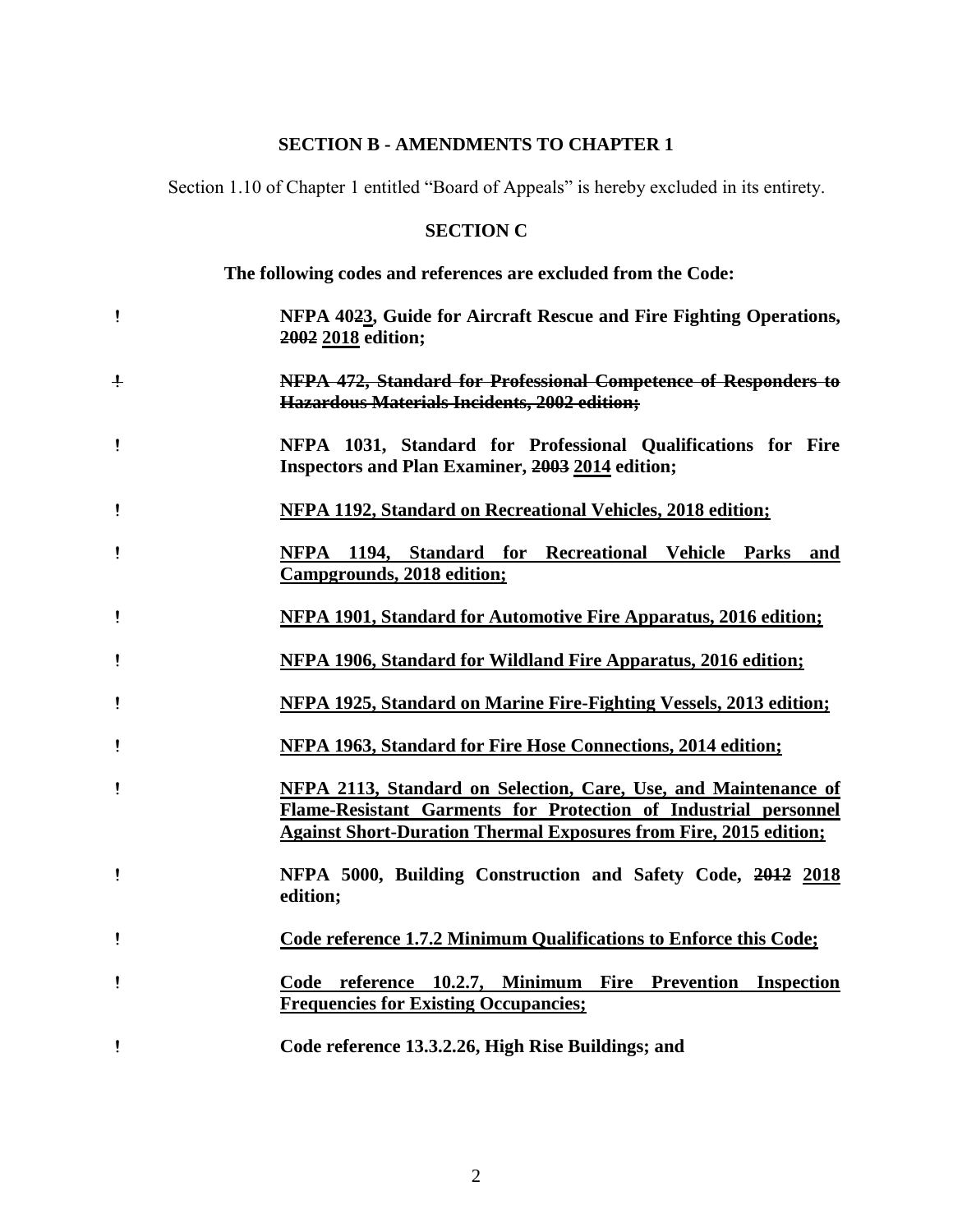| i | Code reference 13.3.2.8, Existing Assembly Occupancies;                                                                                                                                                                                                                                                                                      |
|---|----------------------------------------------------------------------------------------------------------------------------------------------------------------------------------------------------------------------------------------------------------------------------------------------------------------------------------------------|
| i | Code Reference 13.6 Portable Extinguishers, which if required, shall<br>be modified to exclude the provisions for installation of portable<br>extinguishers in the occupancies listed in Table 13.6. Portable<br>extinguishers shall be installed as required in the occupancy chapters<br>of NFPA 101, Life Safety Code, 2012 2018 Edition; |
| Ţ | Code reference 10.10.4 <del>11.8.3</del> Open Burning;                                                                                                                                                                                                                                                                                       |
| ï | Code reference 18.5.3 18.5.7 Fire Hydrant Clearance; Clear Space<br><b>Around Hydrants;</b>                                                                                                                                                                                                                                                  |
| Ţ | Code reference 1.13.2; and                                                                                                                                                                                                                                                                                                                   |
| Ţ | Code reference 1.16 through Code reference 1.16.4.45 Penalties.                                                                                                                                                                                                                                                                              |

### **SECTION F - VIOLATIONS DESIGNATED AS CIVIL OFFENSE**

All violations of this Code are designated as civil offenses and enforced by imposing civil fines as set out in Ordinance No. O-7-02. The City of Florence Code Enforcement Board shall have the power to issue remedial orders and impose civil fines to enforce this Code.

### **SECTION G - APPLICATION FOR APPEAL**

(A) Any person directly affected by a decision of the Code Official, or Notice, or Order issued under this Code shall have the right to appeal to the City of Florence Code Enforcement Board, provided that a written application for appeal is filed with the City Clerk within 7 days after the date the Decision, Notice, or Order was served. An application for appeal shall include a request for hearing as described in Ordinance No. O-7-02, Section VIII (F). An application for appeal shall be based on claim that the true intent of this Code or the rules legally adopted thereunder have been incorrectly interpreted, the provisions of this Code do not fully